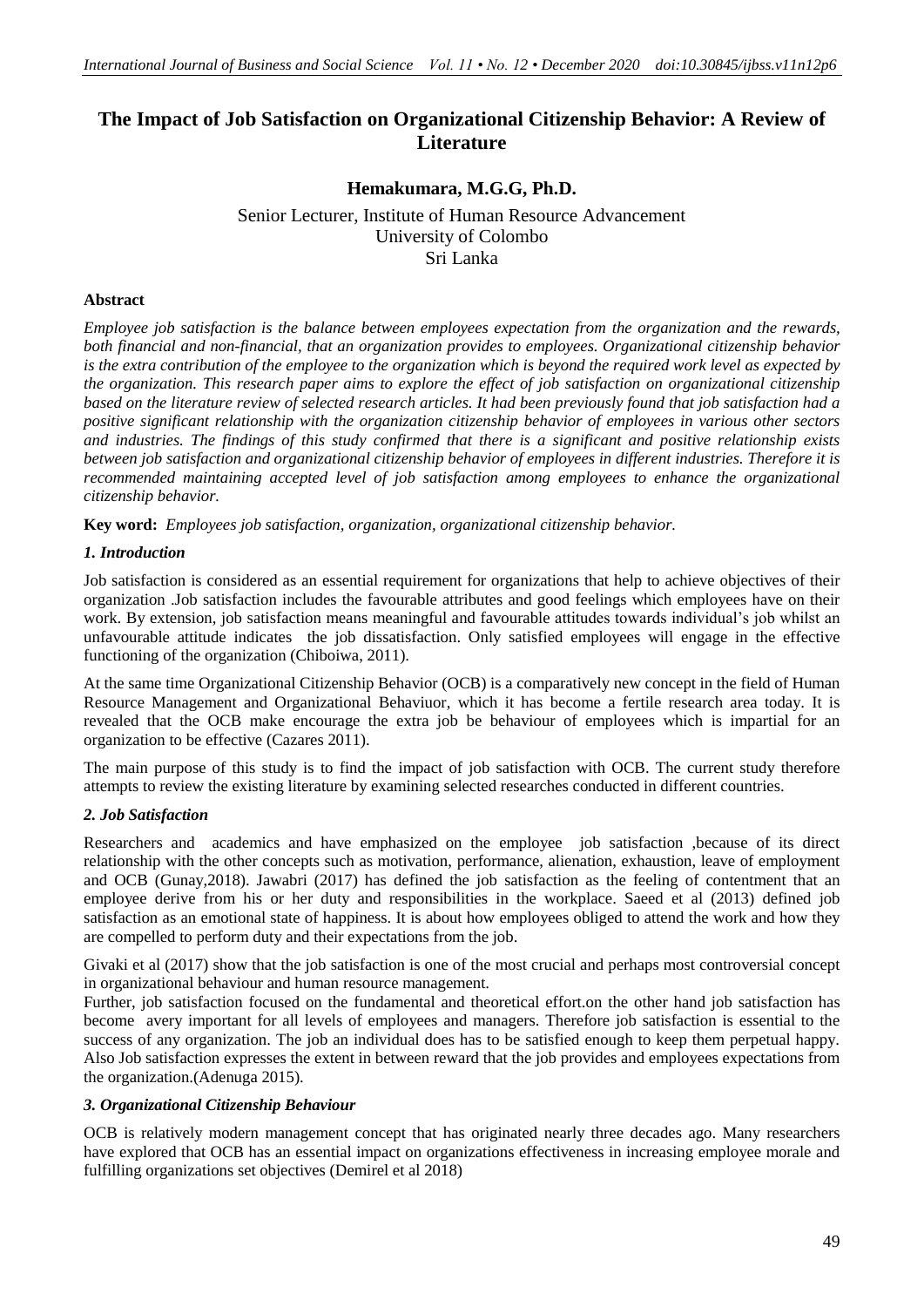Mohamed (2016) defined OCB as an individual behavior which could motivate employees to go beyond the expected work level by the organization and their job description. This behavior benefits both employees and individual. Zeyda (2018) has explained that OCB is optional and voluntary behavior that an individual would play. However these behaviours are not aiming to satisfy or fulfill employees own personal benefit but to encourage engagement in the organization. However, OCB is of great importance to both the organization and the employee, such as improve organizational performance, building reciprocal relations employees among different departments, improve unity and cohesion of the organization and reduce the level of the need of scare resources.

Unal (2013) has explored the five dimensions of OCB as altruism, conscientiousness, sportsmanship, courtesy and civic virtue. Altruism is the helpfulness or helping behavior. Conscientiousness is a discretionary behavior which goes even beyond the minimum duty requirement of the organization. This includes obeying rules and regulations, not taking extra break and working extra-long hours. Sportsmanship is the willingness of tolerating personal inconveniences and doing duty without complains protests, accusations or grievances. Courtesy is preventing of creating problems among co- workers and reduce intergroup conflicts. Civic virtue is the employees concern or involvement about life of the organization, monitor organizations opportunities and treats, look for the best interest of the organization and the willingness of active participation for organizations events

#### *4. The Impact of Job Satisfaction on Organizational Citizenship Behaviour*

A number of researchers have explained the relationship between job satisfaction and OCB. Mohammad (2016) has found the relationship between job satisfaction and OCB among non-academic staff of Malaysian University System and found that both intrinsic job satisfaction and extrinsic job hve a positive effect on OCB. Unal (2013) revealed that the relationship between four factors of job satisfaction (company policies, supervision and promotion, job itself, pay and fellow workers) and four dimensions of OCB. (Altruism, courtesy, sportsmanship, civic virtue). It was found that different factors of job satisfaction have various impacts on different dimensions of OCB. In Sammy, the researcher has pointed that company policies, supervision and promotion have a positive effect on altruism, civic virtue and courtesy.. Fellow workers have a positive effect on altruism , civic virtue while pay has a positive effect on courtesy. In another study Basirudin et al (2016) have developed a conceptual model to explain the relationship between job satisfaction and OCB. In this model five factors of job satisfaction (pay, promotion, co-workers, supervision and work itself) have been taken as independent variables where five dimensions OCB (altruism, sportsmanship, courts, conscientiousness and civic-virtue) have been taken as dependent variable.

There is a significant relationship between job satisfaction and OCB of financial Sector employees in Turkey,(Gunay ,2018).

Pay attention for OCB and job satisfaction is of important in increasing employee work quality and performance. It is more important when there exists a job pressure. The OCB study conducted based on Health Employees of universities , revealed that there is a positive relation between job satisfaction and OCB. (Fadiallah 2015)

Researches have contributed to the direction of job satisfaction affect the OCB. The Table 1.Summaries these findings.

| Study                   | <b>Population</b>                                                                                          | Methodology                           | <b>Result</b>                                                                                                                                |
|-------------------------|------------------------------------------------------------------------------------------------------------|---------------------------------------|----------------------------------------------------------------------------------------------------------------------------------------------|
| Maio& Kim<br>(2010)     | in<br>Steel<br>Coperations<br>China<br>$N = 159$                                                           | Survey                                | More job satisfaction promote more OCB but more job<br>satisfaction cannot promote more job performance<br>relatively.                       |
| Arif&Chohan<br>(2012)   | in<br>Bank<br>employees<br>Pakistan<br>$N = 350$                                                           | Survey                                | Direct and positive relationship between job satisfaction<br>and OCB                                                                         |
| Unal (2013)             | Employees of group of<br>companies in Pakistan<br>$N = 199$                                                | Survey                                | There is a positive significant relationship between job<br>satisfaction with OCB.                                                           |
| Pavalachellie<br>(2013) | and<br>employees<br>Army<br>public sector and private<br>employees<br>sector<br>in<br>Romania<br>$N = 118$ | Survey                                | Employees those satisfied with their work tend to more<br>frequently adept OCB. Those who have higher education<br>get more involved in OCB. |
| Mohamed<br>(2016)       | Cement<br>company<br>employees in Egypt<br>$N = 325$                                                       | Survey                                | Both intrinsic and extremism job satisfaction affect<br>positively on OCB.                                                                   |
| Demirel et al (2018)    | Past research Conducted<br>$N = 67$                                                                        | Analytical<br>descriptive<br>approach | Confirmed the positive<br>relationship<br>between<br>job<br>satisfaction and OCB.                                                            |

**Table 1: Studies Show the Relationship Between Job Satisfactions and Organizational Citizenship Behaviour**

Source: Developed *for this research*